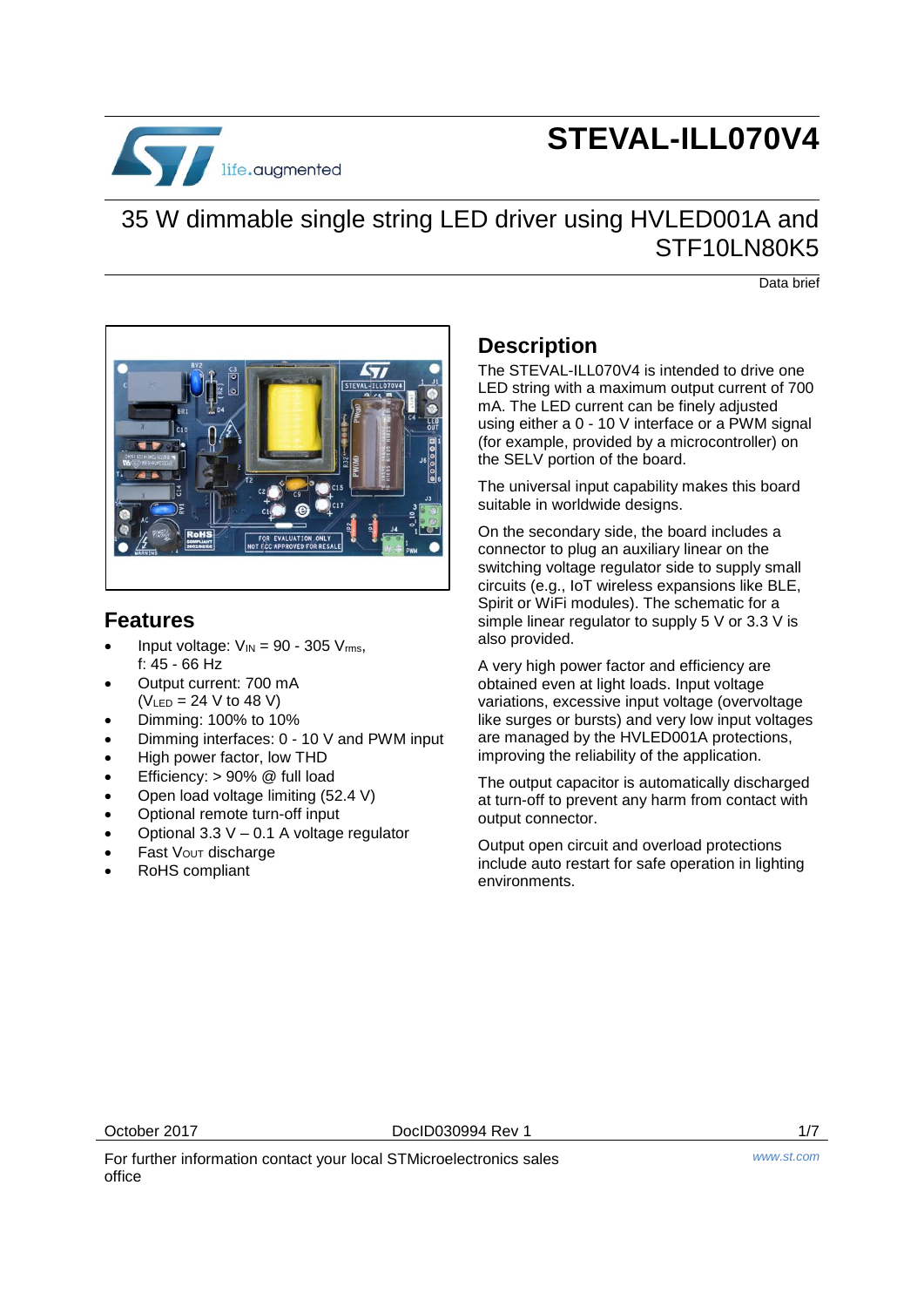## **1 Board description**



**Figure 1: Jumper and connector locations**

| Table 1: Description of the jumper and connector signals |  |  |  |  |  |  |  |  |
|----------------------------------------------------------|--|--|--|--|--|--|--|--|
|----------------------------------------------------------|--|--|--|--|--|--|--|--|

| Con            | Pin            | <b>Signal</b><br>name | Dir    | <b>Description and use</b>                                                                                                                                                                                                                                                                                                                                  |  |  |  |
|----------------|----------------|-----------------------|--------|-------------------------------------------------------------------------------------------------------------------------------------------------------------------------------------------------------------------------------------------------------------------------------------------------------------------------------------------------------------|--|--|--|
| J <sub>1</sub> | 1              | <b>LED</b><br>Cathode | Output | Connect to the cathode of the LED string                                                                                                                                                                                                                                                                                                                    |  |  |  |
|                | $\overline{c}$ | <b>LED</b><br>Anode   | Output | Connect to the anode of the LED string                                                                                                                                                                                                                                                                                                                      |  |  |  |
| J2             | 1              | AC mains              | Input  | First connection to AC Mains – Warning high voltage                                                                                                                                                                                                                                                                                                         |  |  |  |
|                | 2              | AC mains              | Input  | First connection to AC Mains - Warning high voltage                                                                                                                                                                                                                                                                                                         |  |  |  |
| J3             | 1              | <b>AUX</b>            | Output | Regulated 12 V signal with 2mA capability – suitable to supply a<br>variable resistor to drive 0 - 10 V interface                                                                                                                                                                                                                                           |  |  |  |
|                | $\overline{2}$ | $0 - 10$<br>Interface | Input  | A voltage between this pin and GND sets the level of output<br>current: 10 V sets the maximum $I_{\text{OUT}}$ while any voltage between<br>1 V and 0 V sets the minimum current                                                                                                                                                                            |  |  |  |
|                | 3              | <b>GND</b>            | Ground | Secondary side signal reference voltage                                                                                                                                                                                                                                                                                                                     |  |  |  |
|                | 1              | <b>GND</b>            | Ground | Secondary side signal reference voltage                                                                                                                                                                                                                                                                                                                     |  |  |  |
| J4             | 2              | <b>PWM</b><br>Input   | Input  | A PWM signal applied to this terminal sets an output current<br>proportional to signal's duty cycle. The recommended PWM<br>signal amplitude is between 3.3 V and 5 V. The recommended<br>PWM signal frequency is between 200 Hz (especially when U6<br>is used, see Figure 3 for reference) and 1 kHz (especially when<br>original configuration is used). |  |  |  |
| J6             | $\mathbf{1}$   | <b>GND</b>            | Ground | Secondary side signal reference voltage                                                                                                                                                                                                                                                                                                                     |  |  |  |
|                | $\overline{2}$ | <b>GND</b>            | Ground | Secondary side signal reference voltage                                                                                                                                                                                                                                                                                                                     |  |  |  |
|                | 3              | Reg out               | Input  | Output of the optional external Voltage regulator (not provided)                                                                                                                                                                                                                                                                                            |  |  |  |

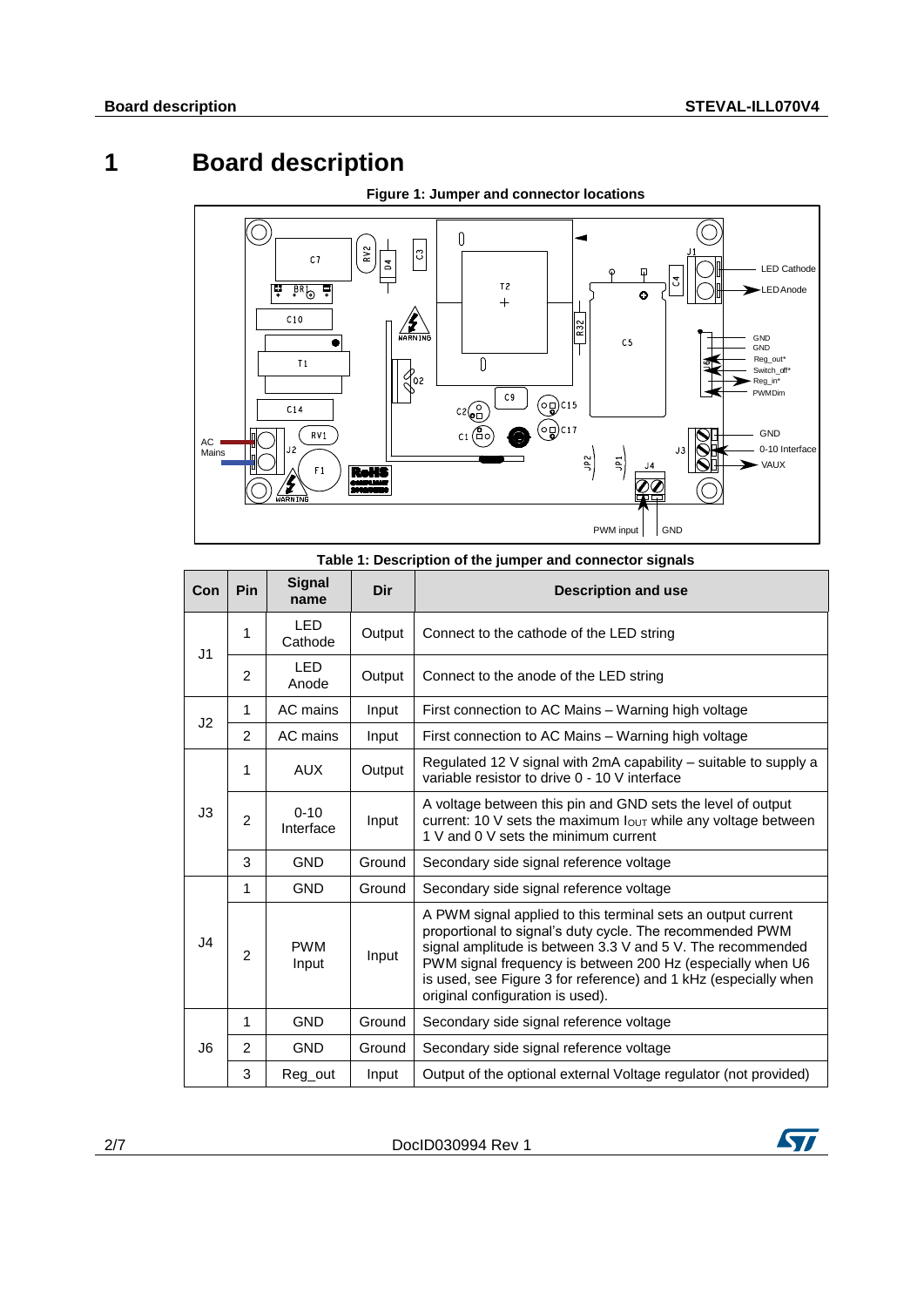### **STEVAL-ILL070V4 Board description**

| Con | Pin | <b>Signal</b><br>name | Dir    | <b>Description and use</b>                                                                                                              |
|-----|-----|-----------------------|--------|-----------------------------------------------------------------------------------------------------------------------------------------|
|     | 4   | Switch off            | Input  | Set this pin to 3.3 V to turn off the LED string. Set to 0 V or left<br>open during normal operation                                    |
|     | 5   | Reg_in                | Output | Unregulated output to supply the optional external Voltage<br>regulator (not provided). Assemble R49 (0R0) to activate this<br>function |
|     | 6   | PWM dim               | Input  | Same as J4, 2 (PWM Input)                                                                                                               |

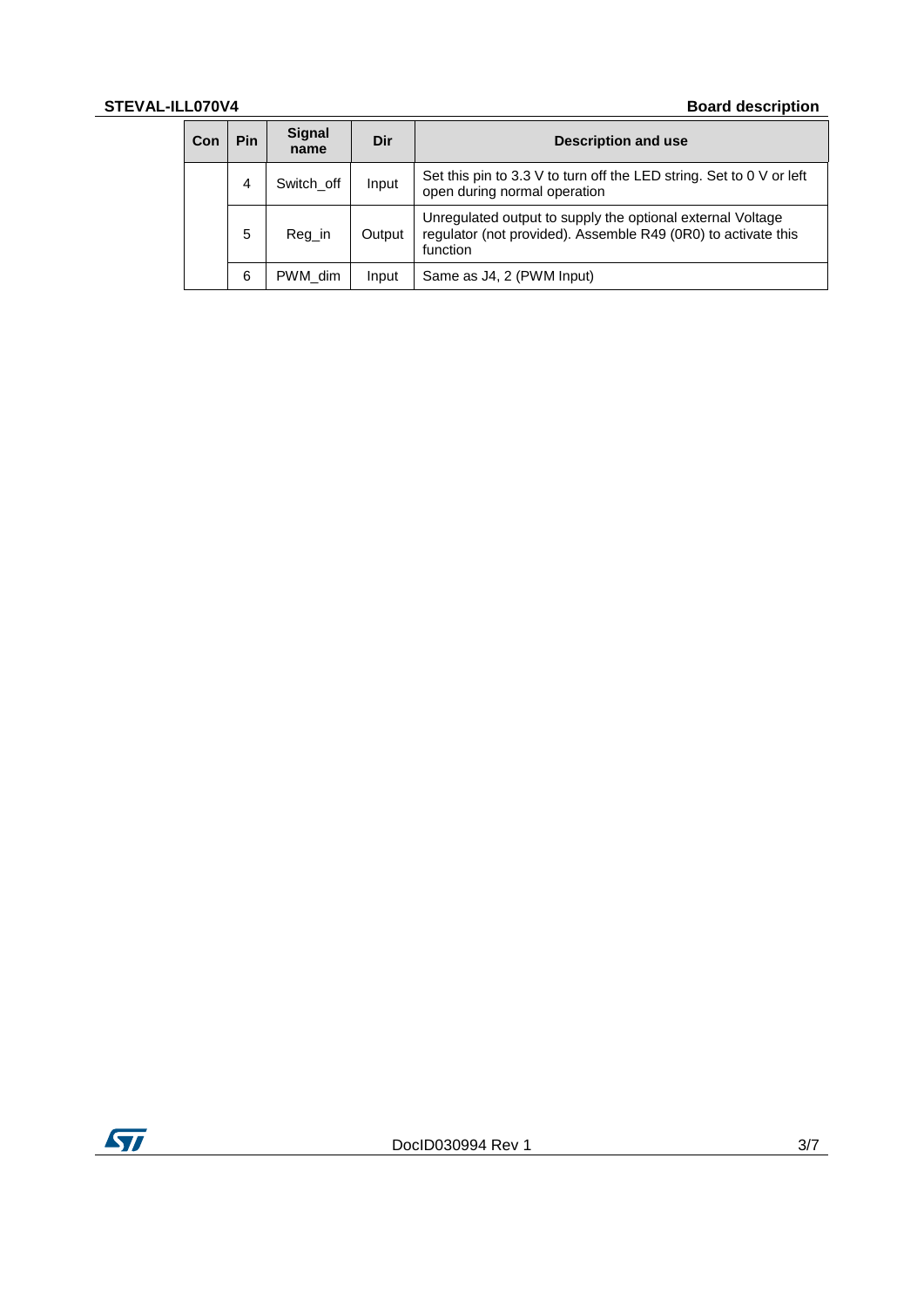### **2 Schematic diagrams**





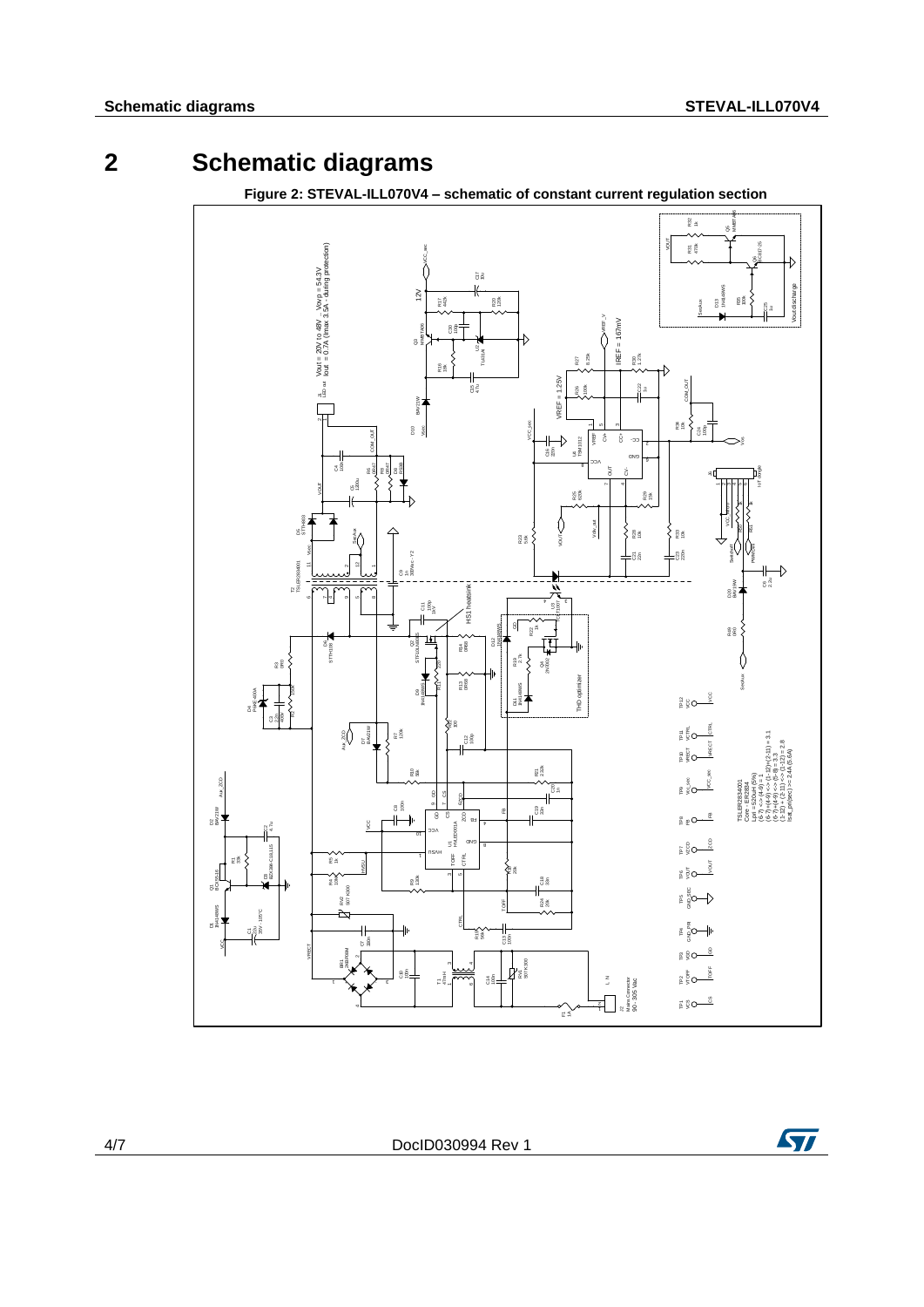**STEVAL-ILL070V4 Schematic diagrams**



ST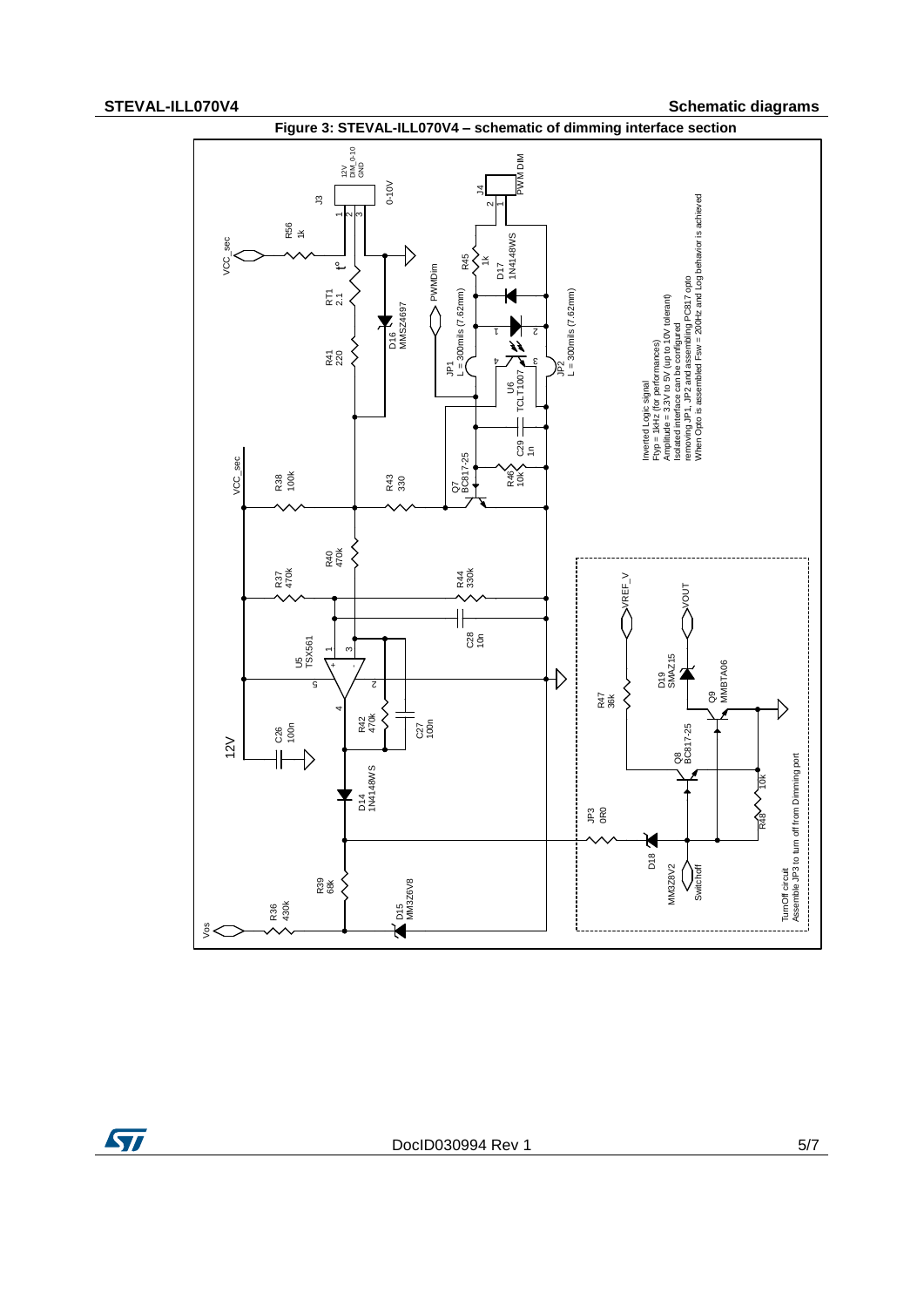## **3 Revision history**

|  | Table 2: Document revision history |  |
|--|------------------------------------|--|
|  |                                    |  |

| <b>Date</b> | Version | <b>Changes</b>   |
|-------------|---------|------------------|
| 03-Oct-2017 |         | Initial release. |